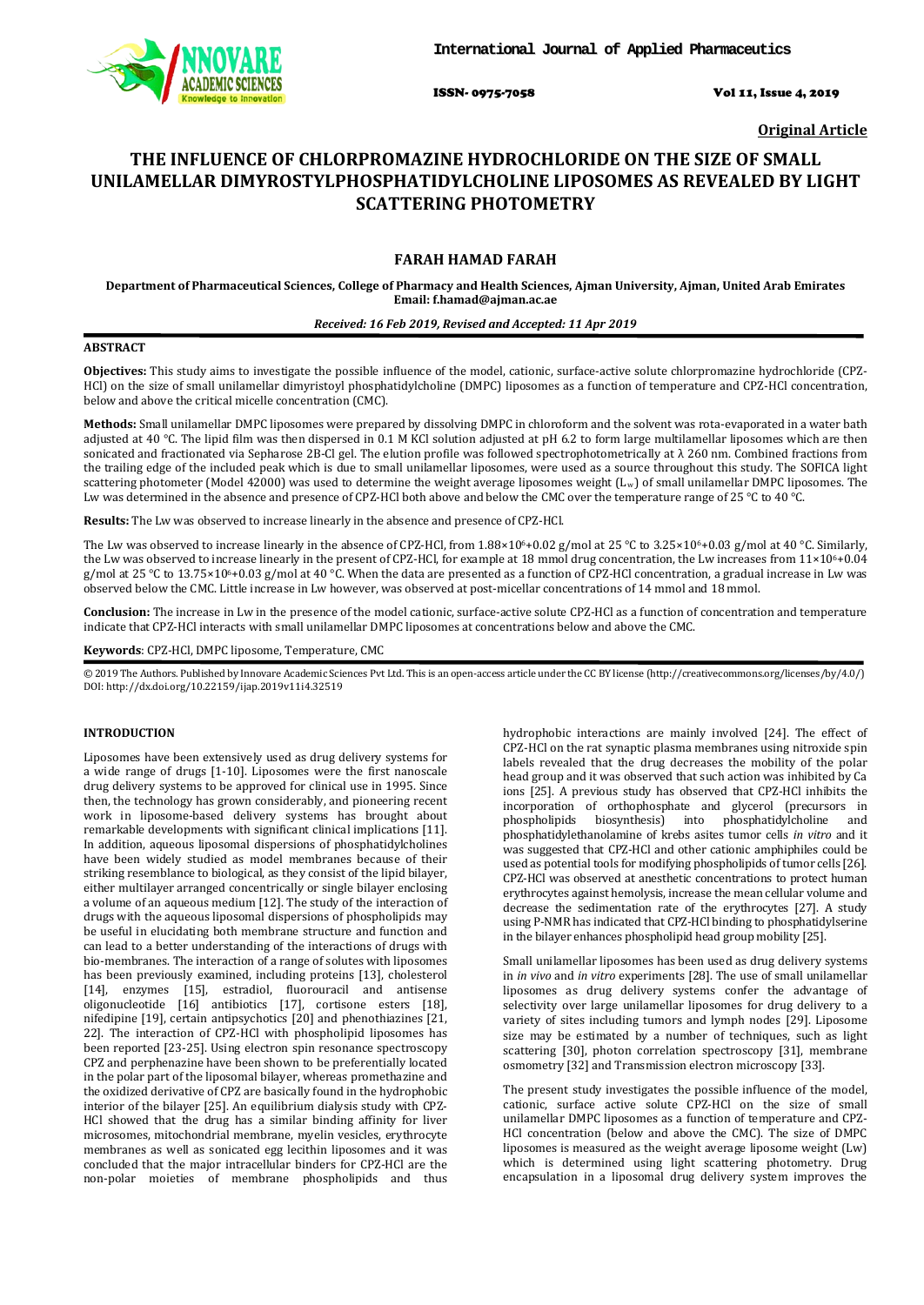pharmacokinetic and pharmacodynamic properties to such an extent that the drugs can be brought into regular use [34]. This nessestates the importance of applying various formulation techniques and/or formulation additives to optimize the encapsulating efficiency of liposomes.

This study reflects the influence of the model, cationic, surface-active solute CPZ-HCl on liposomal size and hence the possible use of other similar surfactants as formulation additives to optimize the encapsulating efficiency of liposomes as drug delivery systems.

### **MATERIALS AND METHODS**

Synthetic dimyristoyl phosphatidylcholine (DMPC) (not less than 98% pure), chlorpromazine hydrochloride (CPZ-HCl) and bovine plasma albumin were purchased from Sigma Co. KCl, chloroform and tetrahydrofuran (THF) were purchased from BDH and were all of Analar grade. Diphenylhexatriene (DPH) was purchased from Aldrich Co. Sepharose 2B-Cl was purchased from Pharmacia Co.

## **Preparation of small unilamellar DMPC liposomes**

Accurately weighed DMPC was dissolved in chloroform (10 mg/ml) in 50 ml quick-fit round bottom flask. The organic solvent was evaporated on a rotary vacuum evaporator (Rotavapor R100, Buchi, Switzerland) at 40 °C. Any remaining chloroform was removed by applying a jet of dry nitrogen. The required amount of 0.1 M KCl solution was added, the pH was then adjusted to 6.2 using 0.1M NaOH or HCl acid and the flask was then swirled using a vortex mixer to form multilayer DMPC liposomes at 40 °C. Multilayer DMPC liposomes were sonicated using a Dawe Soniprobe Sonicator (Lucas instrument, UK), at 100W under nitrogen for 30 min. The sample was kept in ice during sonication to avoid overheating. The sonicated liposomes were fractionated on a 40×2.5 cm column of Sepharose 2B-Cl which was previously washed several times with 0.1 M KCl (pH 6.2). 0.5 ml of 16 mmol sonicated liposomes was applied to the column. Fractions of  $\simeq$ 1.0 ml were collected over a period of 4 hr. the elution profile as followed spectrophotometrically at  $\lambda$  260 nm using (CE 5095, Double Beam Spectrophotometer, Cecil Co., Cambridge), exhibited an excluded peak (A) due to large multilamellar liposomes and an included peak (B, C1,C2 and C3) (fig. 1) due to small unilamellar liposomes. These fractions (i.e. A, B and C1,C2 and C3) exhibited different specific refractive index increment (dn/dc) values (fig. 2) which indicates variations in structure and size of the liposomes. Combined fractions from the trailing edge of the included peak (i.e. C1,C2 and C3) (fig. 2) which is due to small unilamellar liposomes[35] were used as a source throughout this light scattering study, as no difference in liposomal size could be detected for individual fractions (C1,C2 and C3) as revealed by plotting the scattered intensity at 90 °(S90 ) as a function of lipid concentration (fig. 4) using the SOFICA light scattering photometer (Model 42000).

### **Determination of small unilamellar DMPC liposomes concentration**

Small unilamellar DMPC liposomes concentration was determined spectrofluorimetrically by the method of London and Feigenson [36]. The protocol for the assay was as follows:

(i) 2 µl of 3 mmol DPH in THF was added to a solution of 3 ml of 0.1 M KCl (pH 6.2) and 50 µl of the DMPC liposome dispersion.

(ii) Tubes were incubated in the dark for 45 min at 40 °C in a water bath and the fluorescent intensity was measured at 25 °C using a Perkin-Elmer spectrofluorimeter (Model 1000) with a temperature controller cell holder, connected to a Grant-thermo-circulator. The instrument was calibrated using quinine sulphate in 0.1 M HCl as a fluorescence standard. The excitation wavelength was 365 nm and the emission wavelength was 460 nm. A calibration curve of DMPC liposomes concentration against fluorescent intensity was constructed and was employed in the conversion of fluorescent intensities values to concentrations.

#### **Stability assessment of small unilamellar DMPC liposomes**

Small unilamellar phospholipid liposomes may exhibit size transformation to larger multilayer liposomes via liposome fusion or lipid exchange, most readily near phase transition temperature (Tc) because of the strain induced in the membrane by the small radius of curvature of the Liposomes [37]. The stability of the small unilamellar DMPC liposomes was assessed for 14 d during which time the liposomes were kept in an incubator at 25 °C.

### **Determination of the critical micelle concentration (CMC) of CPZ-HCl**

The CMC of CPZ-HCl in 0.1 M KCl (pH 6.2) was determined by the Wilhelmy plate method [38] and a DMA digital density meter that comprised a DMA 60 measuring unit combined with a DMA 602 remote cell (Anton Pear-Austria). The temperature of the external cell was controlled by circulating water from a Grant-thermocirculator connected to a viscometry water bath (Townson and Mercer). The Wilhelmy plate was calibrated by determining the surface tension of carbon tetrachloride (Analar grade) at 25 °C. A surface tension value of 26.01+0.05 mNm-1compared with a literature value of 26.15 mNm-1 [39] was obtained. The DMA density meter was calibrated by determining the density of carbon tetrachloride (Analar grade) at 20 °C. A value of 1.5937+0.004 g/ml was obtained compared with a literature value of 1.5940 g/ml [40]. The CMC of CPZ-HCl in 0.1 M KCl (pH 6.2) was found to be 12.8+0.05 mmol at 25 °C by the Wilhelmy plate method which is in agreement with the value of 13.0+0.05 mmol obtained using densitometry.

### **Preparation of DMPC liposome-CPZ-HCl dispersions for light scattering measurements**

Accurately weighed CPZ-HCl was added as a powder to aliquots of the combined fractions of small unilamellar DMPC liposomes to provide concentrations both above and below the CMC. Serial dilutions of these initial concentrations were made. The samples were then equilibrated for 72 h protected from light in a water bath at 25 °C. The Lw was determined over the temperature range of 25 °C to 40 °C. All the L<sub>w</sub> determinations were made above the T<sub>c</sub> of DMPC of 23 °C, as it was observed that saturated phospholipid liposomes undergo fusion and size transformation to larger liposomes as the incubation temperature is decreased below  $T_c$  [39].

The dispersions were then prepared for light scattering measurements by filtration through a 0.45 µm pore size Millipore filter into an aqueous light scattering cell. This operation was performed in a laminar flow cabinet fed with pre-filtered compressed air. The light scattering cell was cleaned in chromic acid and rinsed with fresh filtered distilled water. The cleaning procedure is completed by using acetone vapor followed by rinses with fresh filtered distilled water.

#### **Determination of the weight average liposomal weight (Lw ) using the SOFICA Light scattering photometer**

The SOFICA light scattering photometer (Model 42000) was used to determine the L w . The temperature of the instrument is controlled by an electrical thermo-regulator. An external Grant-thermo-circulator was fitted to the instrument to achieve±0.05 °C temperature control.

The L w was determined using the following equation:

$$
KC/R90 = 1/Lw + 2A_2 C \dots (1)
$$

K= The optical constant of DMPC liposome dispersion.

C= Concentration of DMPC liposome dispersion.

 $R$  90=Rayleigh ratio=I<sub>90</sub>/I<sub>o</sub> = the ratio of the intensity of the scattered light at 90 ° to the intensity of the incident light.

L w = The weight average liposomes weight of DMPC.

 $2A_2$ =The second virial coefficient.

K is given by the following equation:

$$
K = \frac{2\pi^2 \, n0^2 (dn/dc)^2}{\lambda^4 NA} \, \dots \dots \, (2)
$$

no= Refractive index of the solvent.

dn/dc = Specific refractive index increment of DMPC liposome dispersion.

λ4 = Wavelength in cm.

NA= Avogadro's number =6.02×10 [23].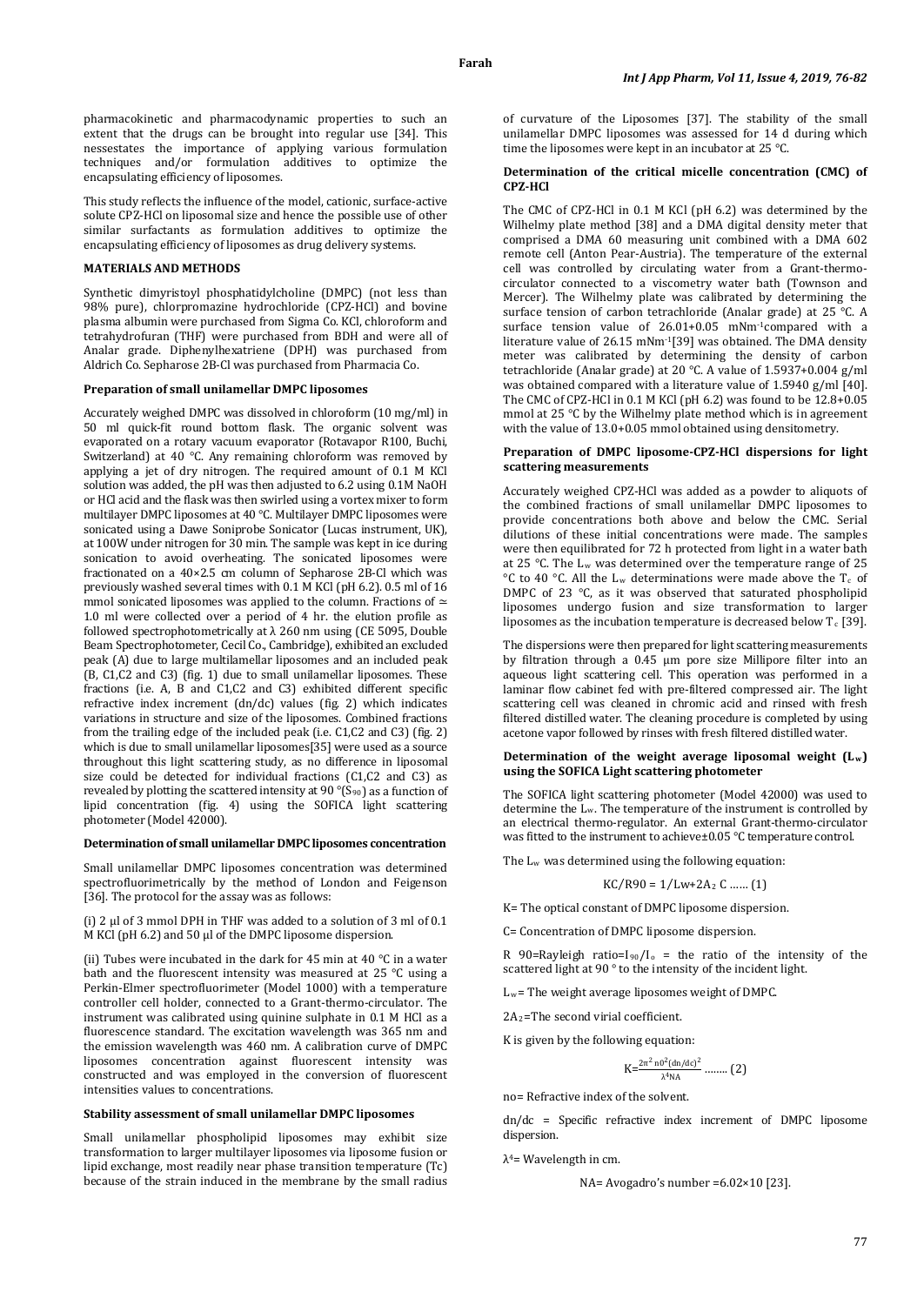A plot of KC/R 90 against C will yield a straight line, the reciprocal of the intercept gives the Lw and the slope gives the second virial coefficient (A2) which gives information about solvent-solute interaction.

Anisotropic particle exhibits additional scattering due to change in orientation and there is some horizontally polarized scatter light. It was shown that the observed R90 must be multiplied by a depolarization factor known as the Cabannes factor [40], which is given as:

Cabannes' factor=6 - 
$$
7d/6 + 6d
$$
 ......... (3)

Where d (depolarization at 90 °) is the ratio of the intensity of horizontally polarized scatter light to the intensity of the vertically polarized component.

The SOFICA was calibrated using spectroscopic grade toluene and standard block of perspex  $\hat{\mathbf{a}} = 90$  ° and 23 °C. The calibration standard block of perspex  $\theta = 90$ constant (C) is given by:

$$
R90 = C S_{90} \, \, \dots \, \dots \, (4)
$$

Where R90= Rayleigh ratio of toluene at 23 °C obtained from reference [41].

S90 = the ratio of the scattered intensity of toluene at 90 ° to the scattered intensity of standard block of perspex at 90 ° measured using The SOFICA light scattering photometer.

The calibration constant was 5.75×10 -5 and was checked by determining the weight average molecular weight of Bovine Plasma Albumin according to equation (1) by plotting KC/R90 against different concentrations and the reciprocal of the intercept gives the weight average molecular weight, after correction for the Cabannes' factor according to equation (3). A value of  $67.72 \times 10^{3} + 0.05$  was obtained compared with 66.16×103 [42].

The L <sup>w</sup> were determined using this procedure; for example, see (fig. 1).



**Fig. 1: Determination of the weight average small unilamellar DMPC liposomes weight (Lw) at λ 546 and at different temperatures (the reciprocal of the intercept was taken as Lw after correction for the Cabannes' factor). \*R=the regression line correlation coefficient. The values obtained were the mean of three experiments (n= 3). The standard deviations are shown as error bars and all values were in the range of+0.01-0.03**

### **Determination of the specific refractive index increment (SRII) of DMPC liposome dispersion**

The specific refractive index increment-SRII-(dn/dc) which is one of the components of the optical constant (K) in equation (2) was determined using a differential refractometer (Polymer Consultant Ltd). The displacement of the light beam emerging from the refractometer by the dispersion is measured using a micrometer eyepiece. The displacement value ( $\Delta d$ ) is determined by measuring the position of the slit image ( $d_1$ ). The cell is then rotated through 180 °and the position measured again (d2). The difference between these two reading minuses ∆d <sup>o</sup> for the solvent will yield ∆d which is related to the refractive index difference between the dispersion and the solvent  $($   $\Delta n)$  by the following equation

### ∆n= K ∆d ……. (4)

Where K is the calibration constant of the instrument determined by using the refractometric calibration data of a series of standard<br>solutions of Analar grade KCl with known values [431. The solutions of Analar grade KCl with known values calibration constant (K) was obtained from equation (4) by determining ∆d experimentally, for which a value of 9.14×10-4 +0.05 as a mean of six concentrations was obtained.

SRII (dn/dc) is obtained from the gradient of the graph of ∆n against different concentrations. For example, see (fig. 2). The calibration

was checked by determining dn/dc for Bovine Plasma Albumin at 23 °C, when a value of 0.184+0.005 cm/g was obtained compared with 0.186 cm/g [42].

#### **Determination of the refractive index of the solvent (n o)**

The refractive index of the solvent  $(n_0)$  is another component of the optical constant (K) in equation (2). Measurements were carried out using the Abbe refractometer [44], temperature regulated by a Grant-thermoregulator. The instrument was calibrated using distilled water.

### **RESULTS AND DISCUSSION**

Gel fractionation elution profile of the sonicated DMPC liposomes exhibited an excluded peak (A), a front edge of the included peak (B) as well as the trailing edge of the included peak (C1, C2, and C3) (fig. 2).

Different fractions from the elution profile of the sonicated DMPC liposomes exhibited different SRII (dn/dc) values, for the excluded peak (A), the front edge of the included peak (B) as well as the trailing edge of the included peak (C1, C2 and C3) (fig. 3). This indicates different liposome size and structure for these fractions.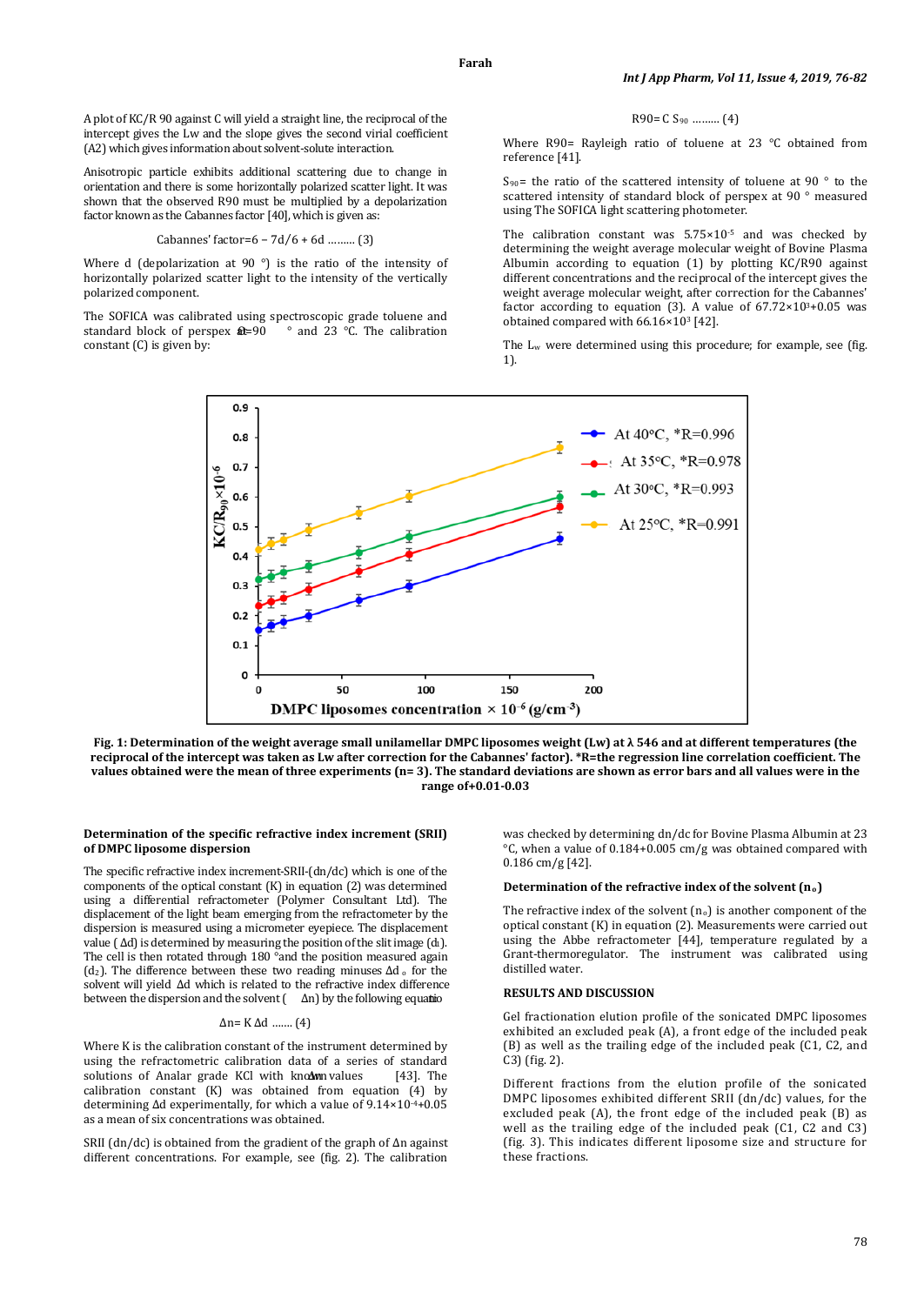

**Fig. 2: Gel fractionation elution profile of sonicated DMPC liposomes at λ 260 nm using Sepharose 2B-Cl**



**Fig. 3: Determination of the refractive index increment (dn/dc) of different fractions of sonicated DMPC liposomes from peak (A), peak (B) and peak (C1, C2 andC3). \*R=the regression line correlation coefficient. The values obtained were the mean of three experiments (n= 3). The standard deviations are shown as error bars and all values were in the range of+0.02-0.04**

Fractions from the trailing edge of the included peak (C1, C2 and C3) however, showed no differences in liposome size as no variations in the scattered intensity at 90 $\degree$  (S<sub>90</sub>) as a function of concentration could be detected (fig. 4).



Fig. 4: Changes in the scattered intensity (S<sub>90</sub>) of different fractions from the trailing edge of the included peak (C1, C2 and C3) against **DMPC concentration at 25 °C. \*R =the regression line correlation coefficient. The values obtained were the mean of three experiments (n= 3). The standard deviations are shown as error bars and all values were in the range of+0.005-0.02**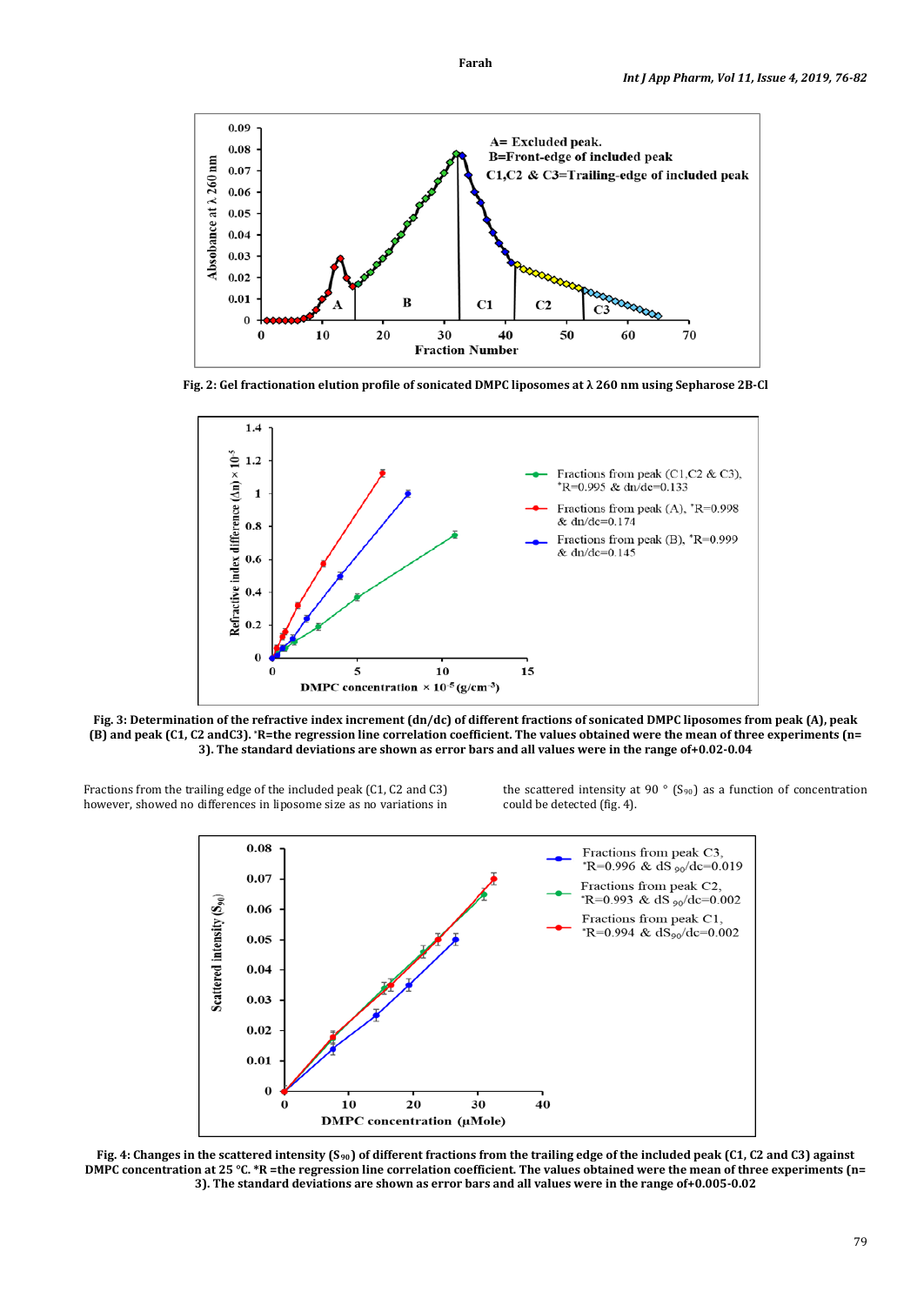

**Fig. 5: Changes in the scattered intensity (S90 ) of different fractions of small unilamellar DMPC liposomes from the trailing edge of the included peak (C1, C2 and C3) against time at 25 °C. The values obtained were the mean of three experiments (n= 3). The standard deviations are shown as error bars and all values were in the range of+0.005-0.02**

The stability of small unilamellar (DMPC) liposomes was assessed over a period of 14 d, when a slight increase in the scattered intensity at 90 ° (S 90) occurred (fig. 5).

Since small unilamellar phospholipid liposomes are unstable because of the strain induced in the membrane by the small radius of curvature of the liposomes, they undergo size transformation to larger liposomes through fusion and/or lipid exchange mechanism  $most$  readily near  $T_c$ . [35]

The stability of small unilamellar (DMPC) liposomes was assessed over a period of 14 d, when a slight increase in the scattered intensity at 90 ° (S 90) occurred (fig. 5), suggesting only a small degree of liposome fusion. This relatively long term stability might be due to the adsorption of negatively charged Cl-ions as revealed by electrophoretic mobility measurement of DMPC liposomes [45]. The adsorption of these negatively charged Cl-ions by liposomes may create electrostatic repulsive forces that prevent liposome aggregation and hence reduce

liposome fusion and/or lipid exchange [45]. The Lw was observed to increase linearly from  $1.88 \times 10^{6} + 0.02$  g/mol at 25 °C to  $3.25 \times 10^{6} + 0.03$ g/mol at 40 °C in the absence of CPZ. HCl (fig. 6). This increase in the liposomal weight with temperature may reflect an increase in the volume of the aqueous interior of the liposomes together with an increase in the bilayer thickness resulting from increased fluidity of the phospholipid acyl chains. It was observed that small unilamellar DMPC liposomes undergo large changes in dimensions and hydration as a function of temperature; where the liposome internal volume increases near six times ongoing from 15 °C to 30 °C and the bound water increases more than six times. [46] Other studies have revealed that CPZ-HCl at a concentration of  $10^{-4}$ M, increases the mean cellular volume of erythrocytes and the membrane area was found to expand by 2.7%. At higher concentrations, the membrane area was found to expand by 5% [50].  $L_w$  was also observed to increase linearly as a function of temperature in the presence of CPZ-HCl both below and above the CMC (fig. 6).



**Fig. 6: Temperature-dependent weight average DMPC liposomes weight (Lw) with different CPZ concentration below and above the CMC.\*R=the regression line correlation coefficient. The values obtained were the mean of three experiments (n= 3). The standard deviations are shown as error bars and all values were in the range of+0.02-0.05**

When the data are presented as a function of CPZ-HCl concentration (fig. 7) a gradual increase in  $L_w$  was observed below the CMC. Little increase in  $L_w$  however, was observed at post-micellar concentrations of 14 mmol and 18 mmol. As only

R90 values were available for  $L_w$  determinations, the data for these high CPZ-HCl concentrations may be considered as approximations because the liposome dimension is closed to λ/20 limit.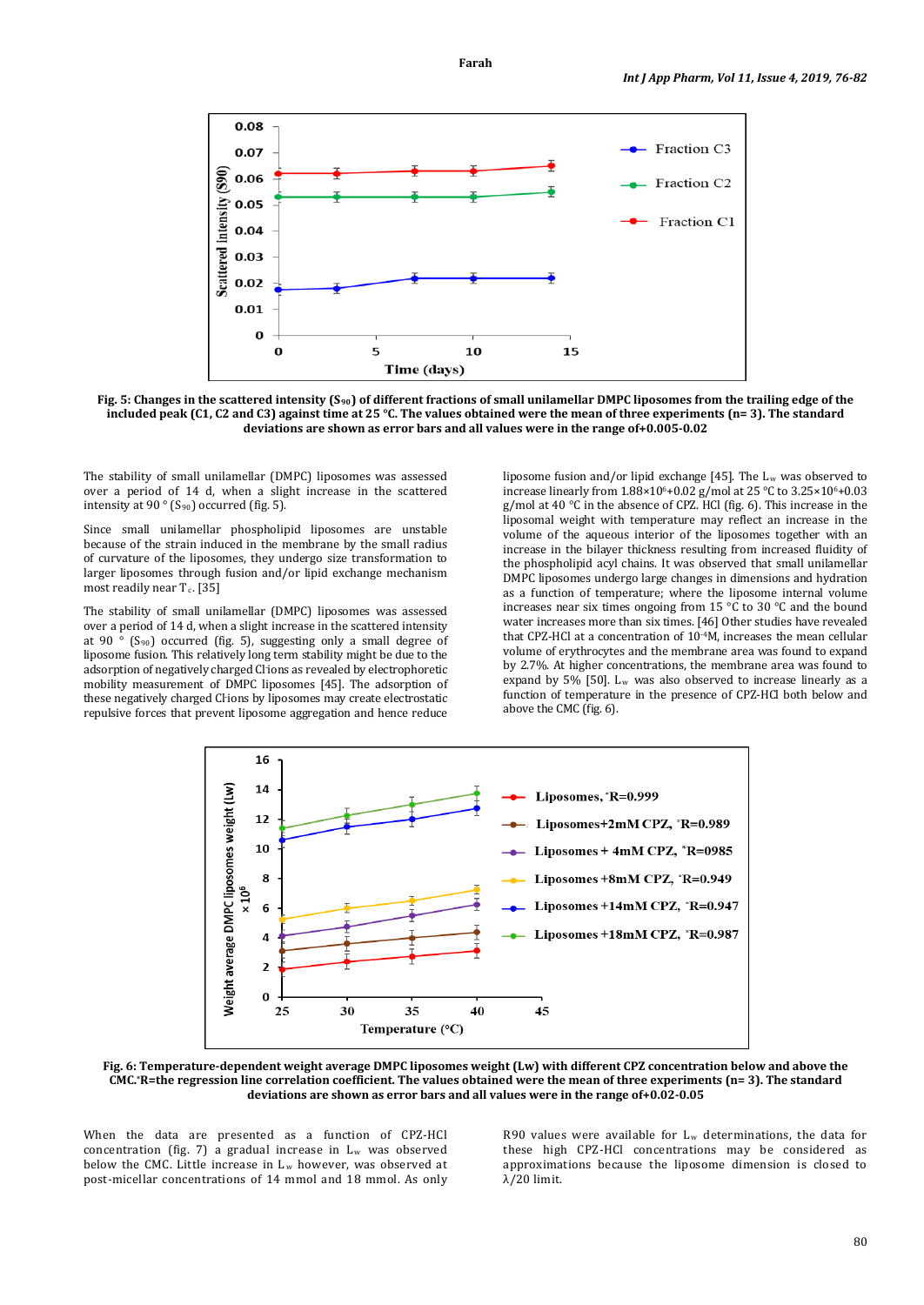

**Fig. 7: Weight average DMPC liposomes weight as a function of CPZ-HCl concentration at different temperatures. The values obtained were the mean of three experiments (n= 3). The standard deviations are shown as error bars and all values were in the range of+0.02-0.05**

The increase in  $L_w$  in the presence of CPZ-HCl may be explained on the basis that the negatively charged liposomes resulting from Cladsorption will facilitate the buildup of the positively charged CPZ ions. Such buildup of CPZ ions might increase the phospholipid acyl chain fluidity resulting in a further increase in the liposome volume and the bilayer thickness.

At the experimental pH of 6.2, CPZ will be mostly ionized as it has a pka of 9.2. [47] CPZ was observed to shift the negative electrophoretic mobility of DMPC liposomes in 0.1 M KCl (pH 6.2) to positive mobility [44]. A similar buildup of positively charged CPZ ions was also observed in negatively charged DMPC liposomes containing dicetyl phosphate [48]. Also, it has been observed that CPZ increases diplmotylphosphatidyl choline fluidity in the presence of negatively charged myristic acid [49]. This buildup of CPZ ions might increase the phospholipid acyl chain fluidity resulting in a further increase in the liposome volume and the bilayer thickness. In addition, it was observed that the interaction of CPZ with DMPC liposomes had inherent effects on the  $T_c$  and hence, fluidity of DMPC  $\,$ phospholipid membranes. It was shown that CPZ intercalates within the membrane bilayers to form a drug/phospholipid complex [50].

# **CONCLUSION**

The model cationic surface active drug, CPZ. HCl was observed to interact with small unilamellar DMPC liposomes at concentrations below and above the CMC. L<sub>w</sub> was observed to increase linearly as a function of temperature both in the presence and absence of CPZ-HCl. When the data are presented as a function of CPZ-HCl concentration, a gradual increase in Lw was observed below the CMC, whereas little increase in Lw, was observed at post-micellar concentrations. The observed increase of Lw upon the partitioning of CPZ-HCl into the bilayer may reflect an increase in the volume of the aqueous interior of the liposome together with an increase in the bilayer thickness resulting from greater fluidity of the phospholipid acyl chain.

#### **ACKNOWLEDGMENT**

The author is grateful to the college of pharmacy and health sciences, Ajman University for their provision of the research facilities.

# **AUTHORS CONTRIBUTIONS**

All the author have contributed equally

# **CONFLICT OF INTERESTS**

Declared none

# **REFERENCES**

1. Akbarzadeh A, Rezaei Sadabady R, Davaran S, Joo SW, Zarghami N, Hanifehpour Y, *et al.* Liposome: classification, preparation, and applications. Nanoscale Res Lett 2013;8:102-11.

- 2. Gabizon A. Drug carrier systems. In: Roerdink FHD, Kron AM. editors. Liposomes as a drug delivery system in cancer therapy. First ed. Chichester: Wiley; 1989. p. 185–211.
- 3. A Storm G, Roerdink FH, Steerenberg PA, de Jong WH, Crommelin DJA. Influence of lipid composition on the antitumor activity exerted by doxorubicin-containing liposomes in a rat solid tumor model. Cancer Res 1987;47:3366–72.<br>Wiebe VI, Degregorio MW.
- 4. Wiebe VJ, Degregorio MW. Liposome-encapsulated amphotericin-B: A promising new treatment for disseminated fungal infections. Rev Infect Dis 1988;19:1097-101.
- 5. Vogel NJ, Vogel CL, Henderson IC. The role of liposomal anthracyclines and other systemic therapies in the management of advanced breast cancer. Semin Oncol 2004;31;106-46.
- 6. Malam Y, Loizidou M, Seifalian AM. Liposomes and nanoparticles: nanosized vehicles for drug delivery in cancer. Trends Pharmacol Sci 2000;30:592-9.
- 7. Schurmann D, Dormann A, Grunewald T, Ruf B. Successful treatment of AIDS-related pulmonary Kaposi's sarcoma with liposomal daunorubicin. Eur Respir J 1994;7:824–5.
- 8. Sarvesh Sharma, Vimal Kumar. *In vitro* cytotoxicity effect on mcf-7cell line of co-encapsulated artesunate and curcumin liposome. Int J Pharm Pharm Sci 2016;8:286-92.
- 9. Razan Solayman Awad, Wassim Abdel Wahed, Yaser Bitar. Evaluating the impact of preparation conditions and formulation on the accelerated stability of tretinoin loaded liposomes prepared by the heating method. Int J Pharm Pharm Sci 2015;7:171-8.
- 10. Smita Bonde, Sukanya Nair. Advances in liposomal drug delivery system: Fascinating types and potential applications. Int J Appl Pharm 2017;9:1-7.
- 11. Claudia Zylberberg, Sandro Matosevic. Pharmaceutical liposomal drug delivery: a review of new delivery systems and a look at the regulatory landscape. Drug Delivery 2016;23:3319-29.
- 12. Giuseppina Bozzuto, Agnese Molinari. Liposomes as nanomedical devices. Int J Nanomed 2015;10:975–99.
- 13. Kuan Yi Lu, Sheng Ce Tao, Tzu Ching Yang,Yu Hsuan Ho, Chia Hsien Lee, Chen Ching Lin, *et al.* Profiling lipid-protein interactions using nonquenched fluorescent liposomal nanovesicles and proteome microarrays. Mol Cell Proteomics 2012;11:1177–90.
- 14. Antoaneta V Popova, Dirk K Hincha. Effects of cholesterol on dry bilayers: interactions between phosphatidylcholine unsaturation and glycolipid or free sugar. Biophys J 2007;93:1204–14.
- 15. Valeriya M Trusova, Galyna P Gorbenko, Julian G Molotkovsky, Paavo KJ Kinnunen. Cytochrome c-lipid interactions: new insights from resonance energy transfer. Biophys J 2010;99:1754–63.